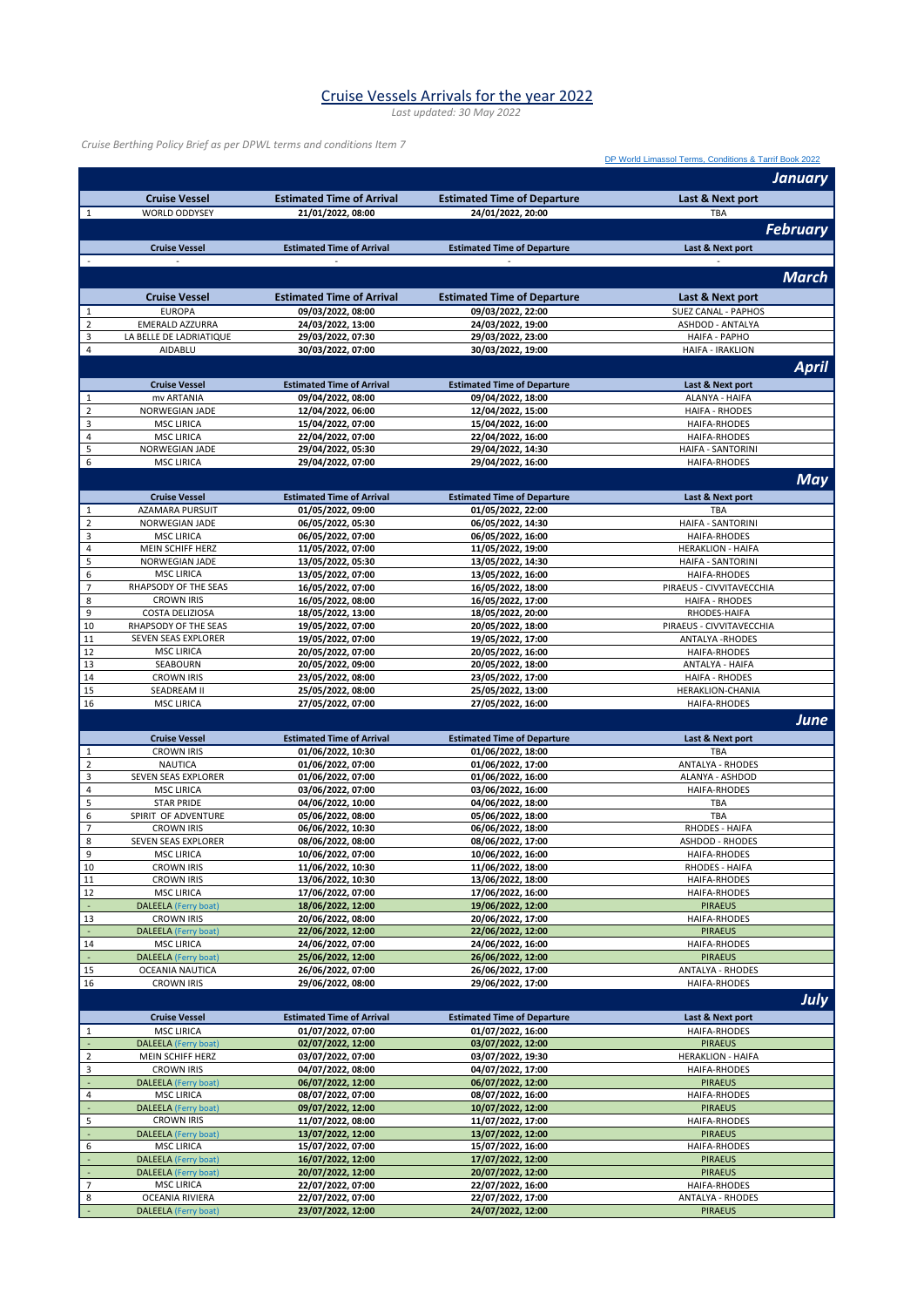|                                  |                                                     |                                        |                                                         | <b>August</b>                              |
|----------------------------------|-----------------------------------------------------|----------------------------------------|---------------------------------------------------------|--------------------------------------------|
|                                  | <b>Cruise Vessel</b>                                | <b>Estimated Time of Arrival</b>       | <b>Estimated Time of Departure</b>                      | Last & Next port                           |
| 9                                | <b>CROWN IRIS</b>                                   | 27/07/2022, 10:30                      | 27/07/2022, 17:30                                       | RHODES - HAIFA                             |
| $\blacksquare$<br>10             | <b>DALEELA</b> (Ferry boat)<br><b>MSC LIRICA</b>    | 27/07/2022, 12:00<br>29/07/2022, 07:00 | 27/07/2022, 12:00<br>29/07/2022, 16:00                  | <b>PIRAEUS</b><br>HAIFA-RHODES             |
| ÷.                               | <b>DALEELA</b> (Ferry boat)                         | 30/07/2022, 12:00                      | 31/07/2022, 12:00                                       | <b>PIRAEUS</b>                             |
|                                  |                                                     |                                        |                                                         | <b>August</b>                              |
|                                  | <b>Cruise Vessel</b>                                | <b>Estimated Time of Arrival</b>       | <b>Estimated Time of Departure</b>                      | Last & Next port                           |
| $\sim$                           | <b>DALEELA</b> (Ferry boat)                         | 03/08/2022, 12:00                      | 03/08/2022, 12:00                                       | <b>PIRAEUS</b>                             |
| $\,1\,$                          | <b>MSC LIRICA</b>                                   | 05/08/2022, 07:00                      | 05/08/2022, 16:00                                       | HAIFA-RHODES                               |
| $\overline{2}$<br>$\blacksquare$ | RHAPSODY OF THE SEAS<br><b>DALEELA</b> (Ferry boat) | 06/08/2022, 08:00                      | 06/08/2022, 17:00                                       | TBA                                        |
| 3                                | <b>CROWN IRIS</b>                                   | 06/08/2022, 12:00<br>08/08/2022, 10:30 | 07/08/2022, 12:00<br>08/08/2022, 17:30                  | <b>PIRAEUS</b><br>RHODES - HAIFA           |
| $\overline{\phantom{a}}$         | <b>DALEELA</b> (Ferry boat)                         | 10/08/2022, 12:00                      | 10/08/2022, 12:00                                       | <b>PIRAEUS</b>                             |
| $\overline{4}$                   | <b>MSC LIRICA</b>                                   | 12/08/2022, 07:00                      | 12/08/2022, 16:00                                       | HAIFA-RHODES                               |
| 5<br>6                           | RHAPSODY OF THE SEAS<br><b>CROWN IRIS</b>           | 13/08/2022, 08:00<br>15/08/2022, 10:30 | 13/08/2022, 17:00<br>15/08/2022, 17:30                  | TBA<br>RHODES - HAIFA                      |
| $\overline{7}$                   | <b>MSC LIRICA</b>                                   | 19/08/2022, 07:00                      | 19/08/2022, 16:00                                       | <b>HAIFA-RHODES</b>                        |
| 8                                | RHAPSODY OF THE SEAS                                | 19/08/2022, 08:00                      | 19/08/2022, 17:00                                       | TBA                                        |
| 9                                | <b>CROWN IRIS</b>                                   | 20/08/2022, 10:30                      | 20/08/2022, 17:30                                       | RHODES - HAIFA                             |
| $\Box$<br>$10\,$                 | <b>DALEELA</b> (Ferry boat)<br><b>RCYC EVRIMA</b>   | 20/08/2022, 12:00<br>24/08/2022, 08:00 | 21/08/2022, 12:00<br>24/08/2022, 17:00                  | <b>PIRAEUS</b><br>MIKONOS - ASHDOD         |
| 11                               | <b>CROWN IRIS</b>                                   | 25/08/2022, 10:30                      | 25/08/2022, 17:30                                       | RHODES - HAIFA                             |
| 12                               | <b>MSC LIRICA</b>                                   | 26/08/2022, 07:00                      | 26/08/2022, 16:00                                       | HAIFA-RHODES                               |
| 13                               | RHAPSODY OF THE SEAS                                | 26/08/2022, 08:00                      | 26/08/2022, 17:00                                       | TBA                                        |
| 14<br>÷.                         | <b>CROWN IRIS</b><br>DALEELA (Ferry boat)           | 30/08/2022, 10:30<br>31/08/2022, 12:00 | 30/08/2022, 17:30<br>01/09/2022, 12:00                  | RHODES - HAIFA<br><b>PIRAEUS</b>           |
|                                  |                                                     |                                        |                                                         | <b>September</b>                           |
|                                  | <b>Cruise Vessel</b>                                | <b>Estimated Time of Arrival</b>       |                                                         |                                            |
| $\mathbf{1}$                     | <b>CROWN IRIS</b>                                   | 01/09/2022, 10:30                      | <b>Estimated Time of Departure</b><br>01/09/2022, 17:30 | Last & Next port<br><b>RHODES - HAIFA</b>  |
| $\overline{2}$                   | <b>MSC LIRICA</b>                                   | 02/09/2022, 07:00                      | 02/09/2022, 16:00                                       | <b>HAIFA-RHODES</b>                        |
| $\mathbf{3}$                     | RHAPSODY OF THE SEAS                                | 02/09/2022, 08:00                      | 02/09/2022, 17:00                                       | TBA                                        |
| $\overline{4}$                   | <b>CROWN IRIS</b>                                   | 05/09/2022, 10:30                      | 05/09/2022, 17:30                                       | RHODES - HAIFA                             |
| 5<br>6                           | ODYSSEY OF THE SEAS<br>SEVEN SEAS EXPLORER          | 05/09/2022, 08:00<br>06/09/2022, 06:00 | 05/09/2022, 17:00<br>06/09/2022, 17:00                  | TBA<br>ALANYA - ANTALYA                    |
| $\overline{7}$                   | <b>OCEANIA NAUTICA</b>                              | 07/09/2022, 08:00                      | 07/09/2022, 17:00                                       | <b>ASHDOD - RHODES</b>                     |
| $\blacksquare$                   | <b>DALEELA</b> (Ferry boat)                         | 07/09/2022, 12:00                      | 07/09/2022, 12:00                                       | <b>PIRAEUS</b>                             |
| 8<br>9                           | <b>MSC LIRICA</b><br><b>SEABOURN ENCORE</b>         | 09/09/2022, 07:00                      | 09/09/2022, 16:00                                       | HAIFA-RHODES<br>ANTALYA - HAIFA            |
| $10\,$                           | RHAPSODY OF THE SEAS                                | 10/09/2022, 09:00<br>10/09/2022, 08:00 | 10/09/2022, 18:00<br>10/09/2022, 17:00                  | TBA                                        |
| 11                               | <b>MSC LIRICA</b>                                   | 16/09/2022, 07:00                      | 16/09/2022, 16:00                                       | HAIFA-RHODES                               |
| 12                               | RHAPSODY OF THE SEAS                                | 17/09/2022, 08:00                      | 17/09/2022, 17:00                                       | TBA                                        |
| ٠<br>13                          | <b>DALEELA</b> (Ferry boat)<br>MEIN SCHIFF HERZ     | 17/09/2022, 12:00<br>18/09/2022, 07:00 | 18/09/2022, 12:00<br>18/09/2022, 19:00                  | <b>PIRAEUS</b><br><b>HERAKLION - HAIFA</b> |
| 14                               | <b>CROWN IRIS</b>                                   | 19/09/2022, 10:30                      | 19/09/2022, 17:30                                       | RHODES - HAIFA                             |
| 15                               | RHAPSODY OF THE SEAS                                | 20/09/2022, 08:00                      | 20/09/2022, 17:00                                       | TBA                                        |
| 16                               | Seabourn Encore                                     | 23/09/2022, 09:00                      | 23/09/2022, 18:00                                       | <b>UNKNOWN</b>                             |
| 17<br>18                         | <b>MSC LIRICA</b><br>RHAPSODY OF THE SEAS           | 23/09/2022, 07:00<br>24/09/2022, 08:00 | 23/09/2022, 16:00<br>24/09/2022, 17:00                  | HAIFA-RHODES<br>TBA                        |
| 19                               | <b>CELEBRITY APEX</b>                               | 26/09/2022, 09:00                      | 26/09/2022, 18:00                                       | CIVITAVECCHIA - ASHDOD                     |
| 20                               | <b>CROWN IRIS</b>                                   | 26/09/2022, 10:30                      | 26/09/2022, 17:30                                       | RHODES - HAIFA                             |
| 21                               | RHAPSODY OF THE SEAS                                | 29/09/2022, 08:00                      | 29/09/2022, 17:00                                       | TBA                                        |
| 22<br>23                         | AZAMARA ONWARD<br><b>MSC LIRICA</b>                 | 29/09/2022, 08:00<br>30/09/2022, 07:00 | 29/09/2022, 15:00<br>30/09/2022, 16:00                  | TBA<br><b>HAIFA-RHODES</b>                 |
|                                  |                                                     |                                        |                                                         | <b>October</b>                             |
|                                  | <b>Cruise Vessel</b>                                | <b>Estimated Time of Arrival</b>       | <b>Estimated Time of Departure</b>                      | Last & Next port                           |
| $\mathbf{1}$                     | <b>CROWN IRIS</b>                                   | 04/10/2022, 10:30                      | 05/10/2022, 19:00                                       | RHODES - HAIFA                             |
| $\overline{2}$                   | RHAPSODY OF THE SEAS                                | 04/10/2022, 08:00                      | 04/10/2022, 17:00                                       | TBA                                        |
| 3                                | <b>MSC LIRICA</b>                                   | 07/10/2022, 07:00                      | 07/10/2022, 16:00                                       | HAIFA-RHODES                               |
| $\overline{4}$<br>5              | RHAPSODY OF THE SEAS<br><b>CROWN IRIS</b>           | 08/10/2022, 08:00<br>12/10/2022, 13:00 | 08/10/2022, 17:00<br>13/10/2022, 16:00                  | TBA<br>TBA                                 |
| 6                                | ODYSSEY OF THE SEAS                                 | 13/10/2022, 08:00                      | 13/10/2022, 17:00                                       | TBA                                        |
| $\overline{7}$                   | <b>MONET</b>                                        | 13/10/2022, 08:00                      | 14/10/2022, 18:00                                       | TBA                                        |
| 8                                | <b>CELEBRITY APEX</b>                               | 14/10/2022, 08:00                      | 14/10/2022, 16:00                                       | ASHDOD - CIVITAVECCHIA                     |
| 9<br>10                          | <b>MSC LIRICA</b><br>RHAPSODY OF THE SEAS           | 14/10/2022, 07:00<br>14/10/2022, 08:00 | 14/10/2022, 16:00<br>14/10/2022, 16:00                  | HAIFA-RHODES<br>TBA                        |
| 11                               | ms STAR LEGEND                                      | 15/10/2022, 10:00                      | 15/10/2022, 17:00                                       | TBA                                        |
| 12                               | <b>CROWN IRIS</b>                                   | 15/10/2022, 10:30                      | 15/10/2022, 17:00                                       | RHODES - HAIFA                             |
| 13                               | RHAPSODY OF THE SEAS                                | 20/10/2022, 08:00                      | 20/10/2022, 17:00                                       | TBA                                        |
| 14<br>15                         | NORWEGIAN JADE<br><b>MSC LIRICA</b>                 | 21/10/2022, 05:30<br>21/10/2022, 07:00 | 21/10/2022, 14:30<br>21/10/2022, 16:00                  | HAIFA - SANTORINI<br>HAIFA-RHODES          |
| 16                               | ms STAR LEGEND                                      | 15/10/2022, 10:00                      | 15/10/2022, 17:00                                       | TBA                                        |
| 17                               | AIDAbella                                           | 23/10/2022, 08:00                      | 23/10/2022, 18:00                                       | TBA                                        |
| 18<br>19                         | <b>CROWN IRIS</b><br>AZAMARA QUEST                  | 24/10/2022, 10:30                      | 24/10/2022, 17:00                                       | RHODES - HAIFA<br>TBA                      |
| 20                               | RHAPSODY OF THE SEAS                                | 24/10/2022, 08:00<br>25/10/2022, 08:00 | 24/10/2022, 17:00<br>25/10/2022, 17:00                  | TBA                                        |
| 21                               | SEVEN SEAS EXPLORER                                 | 26/10/2022, 09:00                      | 26/10/2022, 19:00                                       | ASHDOD - ALANYA                            |
| 22                               | <b>CELEBRITY APEX</b>                               | 26/10/2022, 08:00                      | 26/10/2022, 16:00                                       | ASHDOD - CIVITAVECCHIA                     |
| 23<br>24                         | <b>MEIN SCHIFF 5</b><br>NORWEGIAN JADE              | 27/10/2022, 18:30<br>28/10/2022, 05:30 | 28/10/2022, 18:00<br>28/10/2022, 14:30                  | <b>HAIFA</b><br>HAIFA - SANTORINI          |
| 25                               | <b>MSC LIRICA</b>                                   | 28/10/2022, 07:00                      | 28/10/2022, 16:00                                       | HAIFA-RHODES                               |
| 26                               | <b>CROWN IRIS</b>                                   | 28/10/2022, 13:00                      | 29/10/2022, 16:00                                       | TBA                                        |
| 27                               | <b>MONET</b>                                        | 28/10/2022, 08:30                      | 29/10/2022, 19:00                                       | ASHDOD - TBA                               |
| 28<br>29                         | RHAPSODY OF THE SEAS<br><b>CROWN IRIS</b>           | 29/10/2022, 08:00<br>31/10/2022, 10:30 | 30/10/2022, 17:00<br>31/10/2022, 17:00                  | TBA<br>RHODES - HAIFA                      |
|                                  |                                                     |                                        |                                                         |                                            |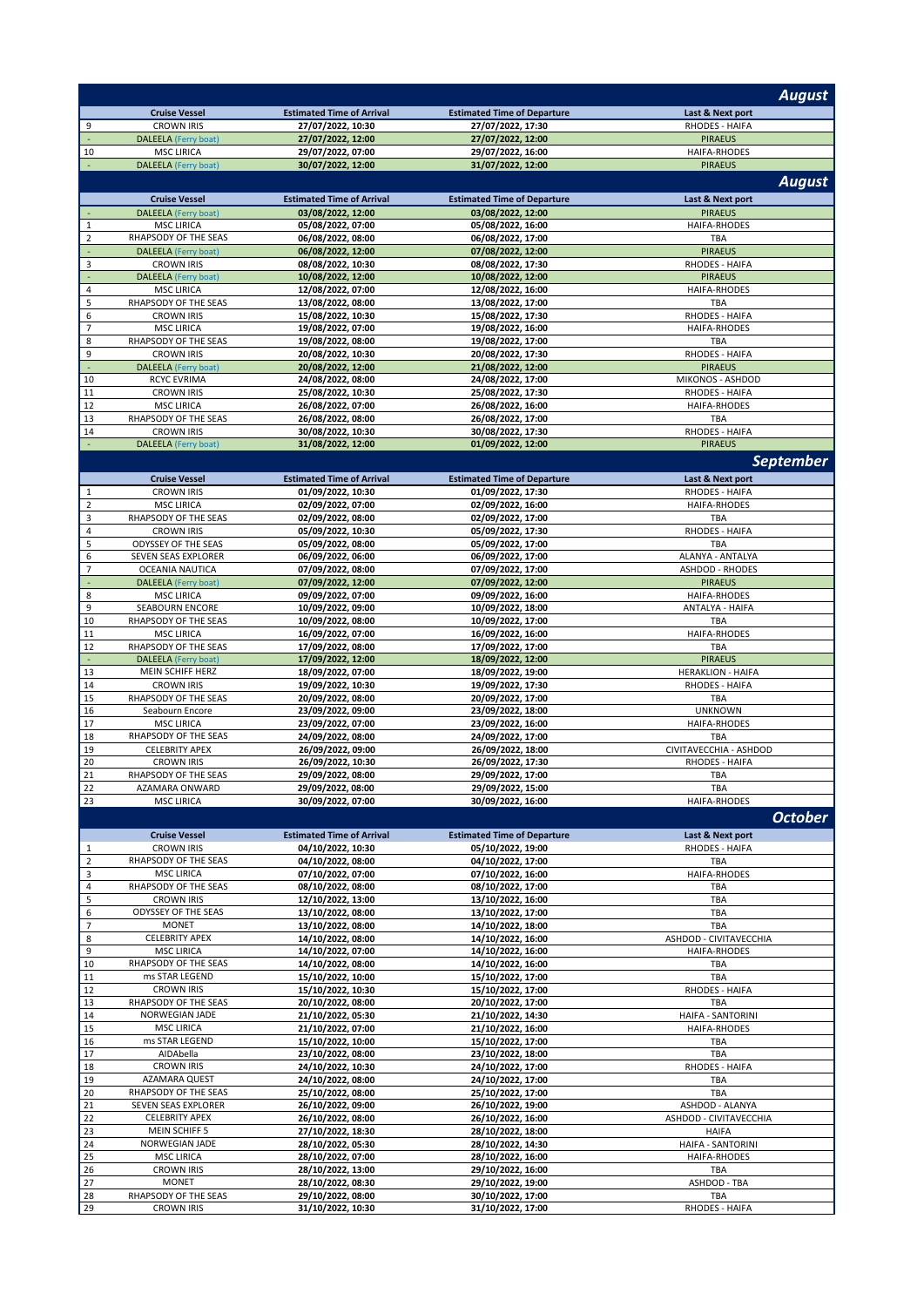|                         |                          |                                  |                                    | <b>November</b>        |
|-------------------------|--------------------------|----------------------------------|------------------------------------|------------------------|
|                         | <b>Cruise Vessel</b>     | <b>Estimated Time of Arrival</b> | <b>Estimated Time of Departure</b> | Last & Next port       |
| $\mathbf{1}$            | LA BELLE DE LADRIATIQUE  | 02/11/2022, 13:00                | 02/11/2022, 21:00                  | / LARNACA              |
| $\sqrt{2}$              | NORWEGIAN JADE           | 04/11/2022, 05:30                | 04/11/2022, 14:30                  | HAIFA - SANTORINI      |
| $\mathsf 3$             | <b>WORLD ODYSSEY</b>     | 04/11/2022, 08:00                | 07/11/2022, 20:00                  | PIREAUS - SUEZ CANAL   |
| $\overline{\mathbf{4}}$ | SEVEN SEAS EXPLORER      | 05/11/2022, 08:00                | 05/11/2022, 17:00                  | ANTALYA - HAIFA        |
| 5                       | AZAMARA JOURNEY          | 06/11/2022, 08:00                | 06/11/2022, 17:00                  | TBA                    |
| 6                       | <b>ISLAND PRINCESS</b>   | 08/11/2022,08:00                 | 08/11/2022, 17:00                  | <b>HAIFA - RHODES</b>  |
| $\overline{7}$          | <b>MSC LIRICA</b>        | 08/11/2022, 07:00                | 08/11/2022, 16:00                  | HAIFA-RHODES           |
| 8                       | AZAMARA JOURNEY          | 10/11/2022, 08:00                | 10/11/2022, 17:00                  | <b>TBA</b>             |
| 9                       | NORWEGIAN JADE           | 11/11/2022, 05:30                | 11/11/2022, 14:30                  | HAIFA - SANTORINI      |
| 10                      | mv SATOSHI               | 11/11/2022, 09:00                | 11/11/2022, 16:30                  | PIREAUS - HAIFA        |
| 11                      | <b>MSC SINFONIA</b>      | 12/11/2022, 12:00                | 12/11/2022,18:00                   | TBA                    |
| 12                      | <b>AZAMARA PURSUIT</b>   | 12/11/2022, 09:00                | 12/11/2022,18:00                   |                        |
| 13                      | <b>NORWEGIAN EPIC</b>    | 13/11/2022, 08:00                | 13/11/2022, 18:00                  | RHODES-ASHDOD          |
| 14                      | <b>CROWN IRIS</b>        | 14/11/2022, 10:30                | 14/11/2022, 17:00                  | RHODES - HAIFA         |
| 15                      | <b>OCEAN ODYSSEY</b>     | 14/11/2022, 08:00                | 14/11/2022, 20:00                  | TBA                    |
| 16                      | <b>NORWEGIAN EPIC</b>    | 17/11/2022, 09:00                | 17/11/2022, 17:00                  | ASHDOD-RHODES          |
| 17                      | <b>Ms ARTANIA</b>        | 18/11/2022, 09:00                | 18/11/2022, 19:00                  | HAIFA - ALANYA         |
| 18                      | <b>CROWN IRIS</b>        | 18/11/2022, 10:30                | 19/11/2022, 17:00                  | RHODES - HAIFA         |
| 19                      | <b>MSC LIRICA</b>        | 19/11/2022, 07:00                | 19/11/2022, 16:00                  | HAIFA-RHODES           |
| 20                      | <b>OCEAN ODYSSEY</b>     | 21/11/2022, 08:00                | 21/11/2022, 19:00                  | TBA                    |
| 21                      | AZAMARA ONWARD           | 21/11/2022, 08:00                | 21/11/2022, 15:00                  | <b>TBA</b>             |
| 22                      | <b>ISLAND PRINCESS</b>   | 22/11/2022, 08:00                | 22/11/2022, 17:00                  | <b>HAIFA - RHODES</b>  |
| 23                      | <b>CELESTYAL CRYSTAL</b> | 23/11/2022, 11:00                | 23/11/2022, 18:00                  | <b>ASHDOD - RHODES</b> |
| 24                      | AIDAblu                  | 27/11/2022, 14:00                | 28/11/2022, 18:00                  | RHODES-HAIFA           |
| 25                      | <b>MSC LIRICA</b>        | 30/11/2022, 07:00                | 30/11/2022, 16:00                  | <b>HAIFA-RHODES</b>    |
| 26                      | CELESTYAL CRYSTAL        | 30/11/2022, 11:00                | 30/11/2022, 18:00                  | ASHDOD - RHODES        |
|                         |                          |                                  |                                    | <b>December</b>        |
|                         | <b>Cruise Vessel</b>     | <b>Estimated Time of Arrival</b> | <b>Estimated Time of Departure</b> | Last & Next port       |
| 1                       | <b>VIKING VENUS</b>      | 04/12/2022, 08:00                | 04/12/2022, 17:00                  | <b>HAIFA-RHODES</b>    |
| $\mathbf 2$             | <b>COSTA VENEZIA</b>     | 05/12/2022, 07:00                | 05/12/2022, 21:00                  | TBA                    |
| 3                       | AEGEAN ODYSSEY           | 06/12/2022, 07:00                | 07/12/2022, 18:00                  | <b>TBA</b>             |
| $\sqrt{4}$              | CELESTYAL CRYSTAL        | 07/12/2022, 11:00                | 07/12/2022, 18:00                  | <b>ASHDOD - RHODES</b> |
| 5                       | <b>CROWN IRIS</b>        | 10/12/2022, 10:30                | 10/12/2022, 17:00                  | RHODES - HAIFA         |
| 6                       | <b>MSC LIRICA</b>        | 11/12/2022, 07:00                | 11/12/2022, 16:00                  | HAIFA-RHODES           |
| $\overline{7}$          | <b>CELESTYAL CRYSTAL</b> | 14/12/2022, 11:00                | 14/12/2022, 18:00                  | <b>ASHDOD - RHODES</b> |
| 8                       | <b>COSTA VENEZIA</b>     | 16/12/2022, 07:00                | 16/12/2022, 21:00                  | TBA                    |
| 9                       | CELESTYAL CRYSTAL        | 21/12/2022, 11:00                | 21/12/2022, 18:00                  | RHODES - ALEXANDRIA    |
| 10                      | <b>MSC LIRICA</b>        | 22/12/2022, 07:00                | 22/12/2022, 16:00                  | HAIFA-RHODES           |
| 11                      | <b>COSTA VENEZIA</b>     | 27/12/2022, 07:00                | 27/12/2022, 21:00                  | <b>TBA</b>             |
| 12                      | AEGEAN ODYSSEY           | 29/12/2022, 08:00                | 29/12/2022, 18:00                  | TBA                    |
| 13                      | <b>ASTORIA GRANDE</b>    | 31/12/2022, 08:00                | 31/12/2022, 20:00                  | <b>BODRUM - ASHDID</b> |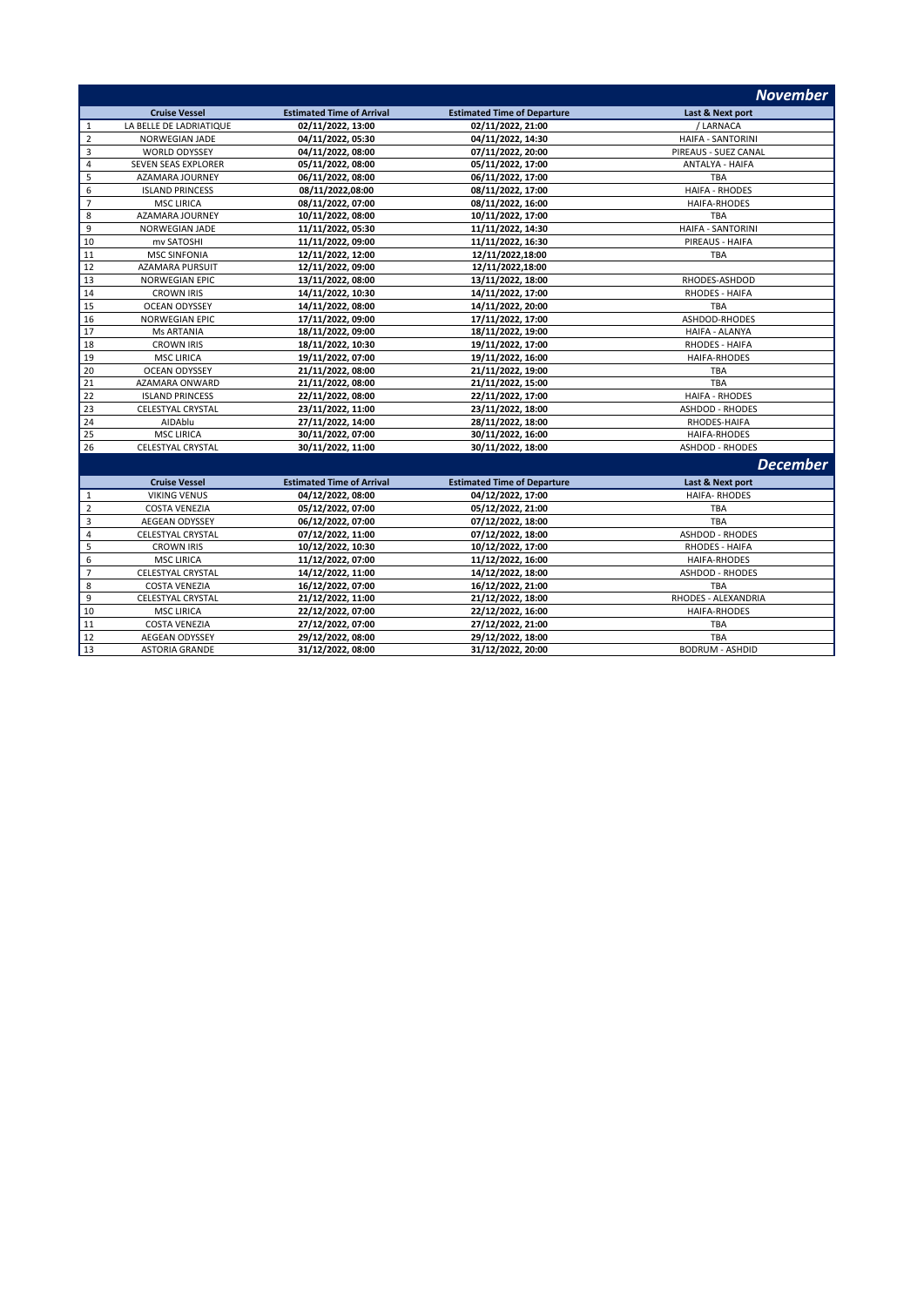## Cruise Vessels Arrivals for the year 2023

*Last updated: 30 May 2022*

*Cruise Berthing Policy Brief as per DPWL terms and conditions Item 7*

[DP World Limassol Terms, Conditions & Tarrif Book 2022](https://www.dpworld.com/limassol/-/media/limassol/5-dpwl-tariff-2022-v70-index-0322.pdf?rev=63c683e364b84a3b944efc0b98c3a983&hash=9647E4DF5215F5EB642099478F2A2504)

|                              |                                            |                                        |                                        | <b>January</b>                                     |
|------------------------------|--------------------------------------------|----------------------------------------|----------------------------------------|----------------------------------------------------|
|                              | <b>SHIP'S NAME</b>                         | <b>Estimated Time of Arrival</b>       | <b>Estimated Time of Departure</b>     | <b>Last &amp; Next Port</b>                        |
| $\mathbf{1}$                 | <b>MSC LIRICA</b>                          | 02/01/2023, 09:00                      | 02/01/2023, 18:00                      | RHODES - HAIFA                                     |
| $\overline{2}$               | <b>COSTA VENEZIA</b>                       | 07/01/2023, 07:00                      | 07/01/2023, 21:00                      | TBA                                                |
| 3                            | <b>VIKING MARS</b>                         | 11/01/2023, 08:00                      | 11/01/2023, 17:00                      | RHODES - ASHDOD                                    |
| $\overline{\mathbf{4}}$<br>5 | CELESTYAL CRYSTAL<br><b>ASTORIA GRANDE</b> | 11/01/2023, 11:00<br>15/01/2023, 08:00 | 11/01/2023, 18:00<br>15/01/2023, 20:00 | ASHDOD-RHODES<br><b>BODRUM - ASHDID</b>            |
| 6                            | COSTA DELIZIOSA                            | 17/01/2023, 07:00                      | 17/01/2023, 18:00                      | KATAKOLON - HAIFA                                  |
| $\overline{7}$               | CELESTYAL CRYSTAL                          | 18/01/2023, 11:00                      | 18/01/2023, 18:00                      | ASHDOD-RHODES                                      |
| 8                            | <b>COSTA VENEZIA</b>                       | 18/01/2023, 07:00                      | 18/01/2023, 21:00                      | <b>TBA</b>                                         |
| 9                            | CELESTYAL CRYSTAL                          | 25/01/2023, 11:00                      | 25/01/2023, 18:00                      | ASHDOD-RHODES                                      |
| 10                           | <b>VIKING MARS</b>                         | 29/01/2023, 08:00                      | 29/01/2023, 17:00                      | <b>HAIFA - RHODES</b>                              |
| 11                           | <b>COSTA VENEZIA</b>                       | 29/01/2023, 07:00                      | 29/01/2023, 21:00                      | TBA                                                |
|                              |                                            |                                        |                                        | <b>February</b>                                    |
|                              | <b>SHIP'S NAME</b>                         | <b>Estimated Time of Arrival</b>       | <b>Estimated Time of Departure</b>     | Last & Next Port                                   |
| 1<br>$\mathbf 2$             | CELESTYAL CRYSTAL                          | 01/02/2023, 11:00                      | 01/02/2023, 18:00                      | ASHDOD-RHODES                                      |
| 3                            | <b>VIKING SKY</b><br>CELESTYAL CRYSTAL     | 02/02/2023, 08:00<br>08/02/2023, 11:00 | 02/02/2023, 17:00<br>08/02/2023, 18:00 | <b>HAIFA - RHODES</b><br>ASHDOD-RHODES             |
| $\overline{\mathbf{4}}$      | <b>COSTA VENEZIA</b>                       | 09/02/2023, 07:00                      | 09/02/2023, 21:00                      | TBA                                                |
| 5                            | CELESTYAL CRYSTAL                          | 15/02/2023, 11:00                      | 15/02/2023, 18:00                      | ASHDOD-RHODES                                      |
| 6                            | <b>VIKING MARS</b>                         | 18/02/2023, 08:00                      | 18/02/2023, 17:00                      | RHODES-ASHDOD                                      |
| $\overline{7}$               | <b>COSTA VENEZIA</b>                       | 20/02/2023, 07:00                      | 20/02/2023, 21:00                      | TBA                                                |
| 8                            | <b>WORLD ODYSSEY</b>                       | 21/02/2023, 07:00                      | 24/02/2023, 19:00                      | SUEZ CANAL - PIRAEUS                               |
| 9<br>10                      | CELESTYAL CRYSTAL<br><b>ASTORIA GRANDE</b> | 22/02/2023, 11:00<br>25/02/2023, 08:00 | 22/02/2023, 18:00<br>25/02/2023, 20:00 | ASHDOD-RHODES<br><b>BODRUM - ASHDID</b>            |
| 11                           | EMERALD AZZURRA                            | 26/02/2023, 08:00                      | 26/02/2023, 19:00                      | <b>HAIFA - HAIFA</b>                               |
| 12                           | <b>SH DIANA</b>                            | 26/02/2023, 08:00                      | 26/02/2023, 18:00                      | HAIFA - ASHDOD                                     |
|                              |                                            |                                        |                                        | March                                              |
|                              | <b>SHIP'S NAME</b>                         | <b>Estimated Time of Arrival</b>       | <b>Estimated Time of Departure</b>     | Last & Next Port                                   |
| 1                            | NORWEGIAN JADE                             | 01/03/2023.07:30                       | 01/03/2023, 16:00                      | <b>HAIFA - RHODES</b>                              |
| $\mathbf 2$                  | CELESTYAL CRYSTAL                          | 01/03/2023, 11:00                      | 01/03/2023, 18:00                      | ASHDOD-RHODES                                      |
| 3                            | <b>COSTA VENEZIA</b>                       | 03/03/2023, 07:00                      | 03/03/2023, 21:00                      | TBA                                                |
| $\sqrt{4}$                   | THE WORLD                                  | 09/03/2023, 09:00                      | 11/03/2023, 18:00                      | TBA                                                |
| 5                            | NORWEGIAN JADE                             | 10/03/2023, 07:30                      | 10/03/2023, 16:00                      | <b>HAIFA - RHODES</b>                              |
| 6<br>$\overline{7}$          | <b>ASTORIA GRANDE</b>                      | 12/03/2023, 08:00                      | 12/03/2023, 20:00                      | <b>BODRUM - ASHDID</b>                             |
| 8                            | <b>COSTA VENEZIA</b><br>NORWEGIAN JADE     | 14/03/2023, 07:00<br>16/03/2023, 07:30 | 14/03/2023, 21:00<br>16/03/2023, 16:00 | TBA<br><b>HAIFA - RHODES</b>                       |
| 9                            | <b>EMERALD AZZURRA</b>                     | 18/03/2023, 08:00                      | 18/03/2023, 24:00                      | <b>HAIFA - PAFO</b>                                |
| 10                           | <b>COSTA VENEZIA</b>                       | 25/03/2023, 07:00                      | 25/03/2023, 21:00                      | TBA                                                |
| 11                           | NORWEGIAN JADE                             | 28/03/2023, 07:30                      | 28/03/2023, 16:00                      | <b>HAIFA - RHODES</b>                              |
| 12                           | LA BELLE DE LADRIATIQUE                    | 28/03/2023, 13:00                      | 28/03/2023, 21:00                      | TBA                                                |
|                              |                                            |                                        |                                        |                                                    |
|                              |                                            |                                        |                                        | April                                              |
|                              | <b>SHIP'S NAME</b>                         | <b>Estimated Time of Arrival</b>       | <b>Estimated Time of Departure</b>     | Last & Next Port                                   |
| $\mathbf{1}$                 | <b>COSTA VENEZIA</b>                       | 05/04/2023, 07:00                      | 05/04/2023, 21:00                      | TBA                                                |
| $\overline{2}$               | mv SPIRIT OF ADVENTURE                     | 10/04/2023, 08:00                      | 10/04/2023, 16:00                      | TBA                                                |
| $\overline{\mathbf{3}}$      | NORWEGIAN JADE                             | 12/04/2023, 07:00                      | 12/04/2023, 18:00                      | TBA                                                |
| $\overline{4}$               | <b>AZAMARA PURSUIT</b>                     | 17/04/2023, 09:00                      | 17/04/2023, 22:00                      | TBA                                                |
| 5                            | <b>COSTA VENEZIA</b>                       | 16/04/2023, 07:00                      | 16/04/2023, 21:00                      | TBA                                                |
| 6<br>$\overline{7}$          | AIDABLU                                    | 19/04/2023, 07:00                      | 19/04/2023, 19:00<br>21/04/2023, 18:00 | HAIFA - HERAKLIO<br>TBA                            |
| 8                            | NORWEGIAN JADE<br>LE JACQUES CARTIER       | 21/04/2023, 07:00<br>22/04/2023, 08:30 | 22/04/2023, 13:00                      | <b>ASHDOD - RHODES</b>                             |
| 9                            | <b>MSC LIRICA</b>                          | 28/04/2023, 07:00                      | 28/04/2023, 14:00                      | <b>HAIFA - MYKONOS</b>                             |
| 10                           | <b>MSC OPERA</b>                           | 30/04/2023, 07:00                      | 30/04/2023, 16:00                      | <b>HAIFA - RHODES</b>                              |
|                              |                                            |                                        |                                        | May                                                |
|                              | <b>SHIP'S NAME</b>                         | <b>Estimated Time of Arrival</b>       | <b>Estimated Time of Departure</b>     | Last & Next Port                                   |
| $\frac{1}{2}$                | mv SATOSHI                                 | 03/05/2023, 09:00                      | 03/05/2023, 16:30                      | PIREAUS - HAIFA                                    |
| $\overline{2}$               | <b>MSC LIRICA</b>                          | 05/05/2023, 07:00                      | 05/05/2023, 14:00                      | <b>HAIFA - MYKONOS</b>                             |
| $\mathbf{3}$                 | ODYSSEY OF THE SEAS                        | 09/05/2023, 09:00                      | 09/05/2023, 16:00                      | <b>TBA</b>                                         |
| $\pmb{4}$                    | <b>MSC LIRICA</b>                          | 12/5/2023, 07:00                       | 12/05/2023, 14:00                      | <b>HAIFA - MYKONOS</b>                             |
| 5                            | SEABOURN ENCORE                            | 15/05/2023, 08:00                      | 15/05/2023, 17:00                      | HAIFA- ANTALYA                                     |
| 6<br>$\overline{7}$          | RHAPSODY OF THE SEAS<br>SEVEN SEAS VOYAGER | 16/05/2023, 09:00<br>18/05/2023, 07:00 | 16/05/2023, 16:00<br>18/05/2023, 18:00 | TBA<br>ALANYA - ANTALYA                            |
| 8                            | NORWEGIAN JADE                             | 19/05/2023, 07:00                      | 19/05/2023, 18:00                      | TBA                                                |
| 9                            | <b>MSC LIRICA</b>                          | 19/5/2023, 07:00                       | 19/05/2023, 14:00                      | <b>HAIFA - MYKONOS</b>                             |
| 10                           | RHAPSODY OF THE SEAS                       | 21/05/2023, 06:00                      | 21/05/2023, 18:00                      | TBA                                                |
| 11                           | EUROPA2                                    | 22/05/2023, 06:00                      | 22/05/2023, 22:00                      | EGYPT - paphos                                     |
| 12                           | <b>OCEANIA SIRENA</b>                      | 24/05/2023, 06:00                      | 24/05/2023, 16l00                      | ALANYA - ASHDOD                                    |
| 13<br>14                     | SEADREAM II<br><b>MSC LIRICA</b>           | 26/05/2023, 08:00<br>26/05/2023, 07:00 | 26/05/2023, 18:00<br>26/05/2023, 14:00 | <b>HERAKLION - HAIFA</b><br><b>HAIFA - MYKONOS</b> |
| 15                           | RHAPSODY OF THE SEAS                       | 28/05/2023, 06:00                      | 28/05/2023, 18:00                      | TBA                                                |
|                              |                                            |                                        |                                        | June                                               |
|                              | <b>SHIP'S NAME</b>                         | <b>Estimated Time of Arrival</b>       | <b>Estimated Time of Departure</b>     | Last & Next Port                                   |
| $\mathbf{1}$                 | <b>MSC LIRICA</b>                          | 02/06/2023, 07:00                      | 02/06/2023, 14:00                      | <b>HAIFA - MYKONOS</b>                             |
| $\mathbf 2$                  | RHAPSODY OF THE SEAS                       | 04/06/2023, 06:00                      | 04/06/2023, 18:00                      | TBA                                                |
| 3                            | <b>VISTA</b>                               | 06/06/2023, 07:00                      | 06/06/2023, 17:00                      | ANTALYA-RHODES                                     |
| $\overline{\mathbf{4}}$      | NORWEGIAN JADE                             | 09/06/2023, 07:00                      | 09/06/2023, 18:00                      | TBA                                                |
| 5<br>6                       | <b>MSC LIRICA</b><br>RHAPSODY OF THE SEAS  | 09/06/2023, 07:00<br>11/06/2023, 06:00 | 09/06/2023, 14:00<br>11/06/2023, 18:00 | <b>HAIFA - MYKONOS</b><br>TBA                      |
| $\overline{7}$               | <b>VISTA</b>                               | 16/06/2023, 09:00                      | 16/06/2023, 19:00                      | RHODES-HAIFA                                       |
| 8<br>9                       | <b>MSC LIRICA</b><br>RHAPSODY OF THE SEAS  | 16/06/2023, 07:00<br>18/06/2023, 06:00 | 16/06/2023, 14:00<br>18/06/2023, 18:00 | <b>HAIFA - MYKONOS</b><br>TBA                      |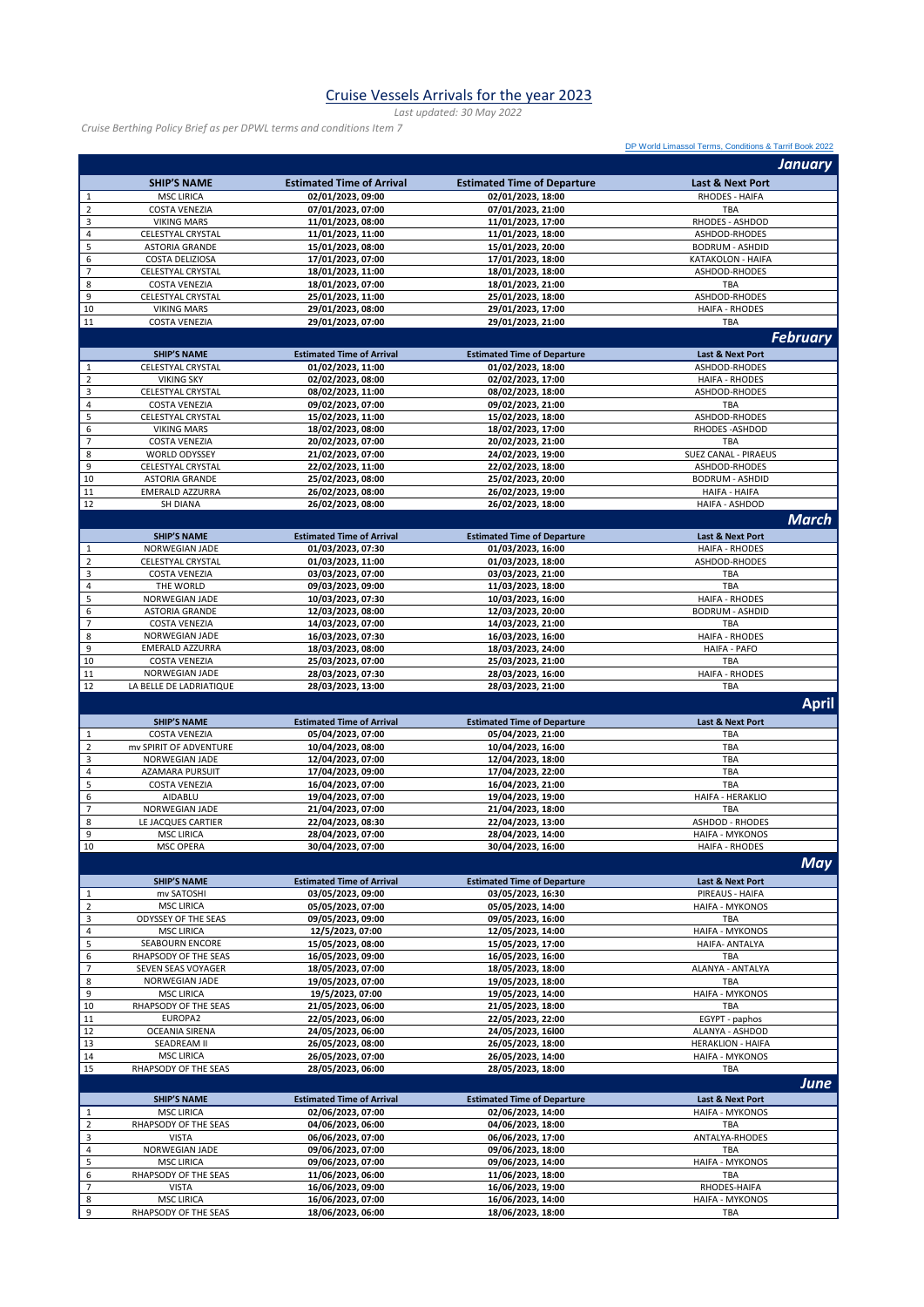|                         |                                               |                                                       |                                                         | <b>June</b>                                      |
|-------------------------|-----------------------------------------------|-------------------------------------------------------|---------------------------------------------------------|--------------------------------------------------|
|                         | <b>SHIP'S NAME</b>                            | <b>Estimated Time of Arrival</b>                      | <b>Estimated Time of Departure</b>                      | Last & Next Port                                 |
| 10                      | <b>MSC LIRICA</b>                             | 23/06/2023, 07:00                                     | 23/06/2023, 14:00                                       | <b>HAIFA - MYKONOS</b>                           |
| 11                      | RHAPSODY OF THE SEAS                          | 25/06/2023, 06:00                                     | 25/06/2023, 18:00                                       | <b>TBA</b>                                       |
| 12                      | NORWEGIAN JADE                                | 30/06/2023, 07:00                                     | 30/06/2023, 18:00                                       | TBA                                              |
| 13                      | <b>MSC LIRICA</b>                             | 30/06/2023, 07:00                                     | 30/06/2023, 14:00                                       | <b>HAIFA - MYKONOS</b>                           |
|                         |                                               |                                                       |                                                         | July                                             |
| $\mathbf 1$             | <b>SHIP'S NAME</b><br>CLUB MED II             | <b>Estimated Time of Arrival</b><br>01/07/2023, 07:00 | <b>Estimated Time of Departure</b><br>01/07/2023, 18:00 | Last & Next Port<br>TBA                          |
| $\overline{2}$          | RHAPSODY OF THE SEAS                          | 02/07/2023, 06:00                                     | 02/07/2023, 18:00                                       | TBA                                              |
| $\overline{\mathbf{3}}$ | <b>MSC LIRICA</b>                             | 07/07/2023, 07:00                                     | 07/07/2023, 14:00                                       | <b>HAIFA - MYKONOS</b>                           |
| $\overline{4}$          | RHAPSODY OF THE SEAS                          | 09/07/2023, 06:00                                     | 09/07/2023, 18:00                                       | TBA                                              |
| 5                       | <b>MSC LIRICA</b>                             | 14/07/2023, 07:00                                     | 14/07/2023, 14:00                                       | <b>HAIFA - MYKONOS</b>                           |
| 6                       | RHAPSODY OF THE SEAS                          | 16/07/2023, 06:00                                     | 16/07/2023, 18:00                                       | TBA                                              |
| $\overline{7}$          | NORWEGIAN JADE                                | 21/07/2023, 07:00                                     | 21/07/2023, 18:00                                       | <b>TBA</b>                                       |
| 8<br>9                  | <b>MSC LIRICA</b>                             | 21/07/2023, 07:00                                     | 21/07/2023, 14:00                                       | <b>HAIFA - MYKONOS</b>                           |
| 10                      | RHAPSODY OF THE SEAS<br>OCEANIA NAUTICA       | 23/07/2023, 06:00<br>26/07/2023, 06:00                | 23/07/2023, 18:00<br>26/07/2023, 16:00                  | TBA<br><b>HAIFA - RHODES</b>                     |
| 11                      | <b>MSC LIRICA</b>                             | 28/07/2023, 07:00                                     | 28/07/2023, 14:00                                       | <b>HAIFA - MYKONOS</b>                           |
| 12                      | RHAPSODY OF THE SEAS                          | 30/07/2023, 06:00                                     | 30/07/2023, 18:00                                       | TBA                                              |
|                         |                                               |                                                       |                                                         | <b>August</b>                                    |
|                         | <b>SHIP'S NAME</b>                            | <b>Estimated Time of Arrival</b>                      | <b>Estimated Time of Departure</b>                      | Last & Next Port                                 |
| $\mathbf 1$             | <b>MSC LIRICA</b>                             | 04/08/2023, 07:00                                     | 04/08/2023, 14:00                                       | <b>HAIFA - MYKONOS</b>                           |
| $\overline{2}$          | RHAPSODY OF THE SEAS                          | 06/08/2023, 06:00                                     | 06/08/2023, 18:00                                       | TBA                                              |
| $\overline{\mathbf{3}}$ | NORWEGIAN JADE                                | 11/08/2023, 07:00                                     | 11/08/2023, 18:00                                       | TBA                                              |
| $\overline{4}$          | <b>MSC LIRICA</b>                             | 11/08/2023, 07:00                                     | 11/08/2023, 14:00                                       | <b>HAIFA - MYKONOS</b>                           |
| 5                       | RHAPSODY OF THE SEAS                          | 13/08/2023, 06:00                                     | 13/08/2023, 18:00                                       | TBA                                              |
| 6<br>$\overline{7}$     | <b>SEABOURN ENCORE</b><br><b>MSC LIRICA</b>   | 14/08/2023, 08:00<br>18/08/2023, 07:00                | 14/08/2023, 17:00<br>18/08/2023, 14:00                  | <b>HAIFA - ANTALYA</b><br><b>HAIFA - MYKONOS</b> |
| 8                       | RHAPSODY OF THE SEAS                          | 20/08/2023, 06:00                                     | 20/08/2023, 18:00                                       | TBA                                              |
| 9                       | <b>MSC LIRICA</b>                             | 25/08/2023, 07:00                                     | 25/08/2023, 14:00                                       | <b>HAIFA - MYKONOS</b>                           |
| 10                      | RHAPSODY OF THE SEAS                          | 27/08/2023, 06:00                                     | 27/08/2023, 18:00                                       | TBA                                              |
|                         |                                               |                                                       |                                                         | <b>September</b>                                 |
|                         | <b>SHIP'S NAME</b>                            | <b>Estimated Time of Arrival</b>                      | <b>Estimated Time of Departure</b>                      | Last & Next Port                                 |
| 1                       | NORWEGIAN JADE                                | 01/09/2023, 07:00                                     | 01/09/2023, 18:00                                       | TBA                                              |
| $\overline{2}$          | <b>MSC LIRICA</b>                             | 01/09/2023, 07:00                                     | 01/09/2023, 14:00                                       | <b>HAIFA - MYKONOS</b>                           |
| 3                       | RHAPSODY OF THE SEAS                          | 02/09/2023, 07:00                                     | 02/09/2023, 16:00                                       | TBA                                              |
| $\overline{4}$<br>5     | <b>MSC LIRICA</b><br>RHAPSODY OF THE SEAS     | 08/09/2023, 07:00<br>09/09/2023, 06:00                | 08/09/2023, 14:00<br>09/09/2023, 18:00                  | <b>HAIFA - MYKONOS</b><br>TBA                    |
| $\boldsymbol{6}$        | <b>SEABOURN ENCORE</b>                        | 11/09/2023, 08:00                                     | 11/09/2023, 17:00                                       | HAIFA- ANTALYA                                   |
| $\overline{7}$          | mv SPIRIT OF DISCOVERY                        | 14/09/2023, 08:00                                     | 14/09/2023, 16:00                                       | <b>TBA</b>                                       |
| 8                       | <b>MSC LIRICA</b>                             | 15/09/2023, 07:00                                     | 15/09/2023, 14:00                                       | <b>HAIFA - MYKONOS</b>                           |
| 9                       | RHAPSODY OF THE SEAS                          | 16/09/2023, 08:00                                     | 16/09/2023, 18:00                                       | TBA                                              |
| 10                      | RHAPSODY OF THE SEAS                          | 20/09/2023, 08:00                                     | 20/09/2023, 18:00                                       | <b>TBA</b>                                       |
| 11<br>12                | NORWEGIAN JADE<br><b>MSC LIRICA</b>           | 22/09/2023, 07:00<br>22/09/2023, 07:00                | 22/09/2023, 18:00<br>22/09/2023, 14:00                  | TBA<br><b>HAIFA - MYKONOS</b>                    |
| 13                      | RHAPSODY OF THE SEAS                          | 23/09/2023, 06:00                                     | 23/09/2023, 18:00                                       | <b>TBA</b>                                       |
| 14                      | RHAPSODY OF THE SEAS                          | 28/09/2023, 06:00                                     | 28/09/2023, 18:00                                       | TBA                                              |
| 15                      | <b>MSC LIRICA</b>                             | 29/09/2023, 07:00                                     | 29/09/2023, 14:00                                       | <b>HAIFA - MYKONOS</b>                           |
| 16                      | RHAPSODY OF THE SEAS                          | 30/09/2023, 08:00                                     | 30/09/2023, 18:00                                       | TBA                                              |
|                         |                                               |                                                       |                                                         | <b>October</b>                                   |
|                         | <b>SHIP'S NAME</b>                            | <b>Estimated Time of Arrival</b>                      | <b>Estimated Time of Departure</b>                      | <b>Last &amp; Next Port</b>                      |
| $\mathbf{1}$            | SEADREAM II                                   | 03/10/2023, 08:00                                     | 03/10/2023, 18:00                                       | <b>HERAKLION - HAIFA</b>                         |
| $\overline{2}$          | RHAPSODY OF THE SEAS<br><b>MSC LIRICA</b>     | 05/10/2023, 08:00<br>06/02/2023, 07:00                | 05/10/2023, 18:00                                       | TBA<br><b>HAIFA - MYKONOS</b>                    |
| 3<br>4                  | <b>CELEBRITY REFLECTION</b>                   | 07/10/2023, 08:30                                     | 06/02/2023, 14:00<br>07/10/2023, 16:00                  | CIVITAVECCHIA - ASHDOD                           |
| ${\mathsf 5}$           | OCEANIA NAUTICA                               | 09/10/2023, 08:00                                     | 09/10/2023, 17:00                                       | ASHDOD - RHODES                                  |
| 6                       | <b>MEIN SCHIFF 5</b>                          | 10/10/2023, 07:00                                     | 10/10/2023, 19:00                                       | <b>HERAKLION - HAIFA</b>                         |
| $\overline{7}$          | RHAPSODY OF THE SEAS                          | 10/10/2023, 08:00                                     | 10/10/2023, 18:00                                       | TBA                                              |
| 9                       | NORWEGIAN JADE                                | 13/10/2023, 05:30                                     | 13/10/2023, 17:00                                       | HAIFA-SANTORINI                                  |
| 10<br>11                | SEVEN SEAS VOYAGER                            | 13/10/2023, 07:00<br>13/10/2023, 07:00                | 13/10/2023, 14:30<br>13/10/2023, 14:00                  | ALANYA-HAIFA<br><b>HAIFA - MYKONOS</b>           |
| 12                      | <b>MSC LIRICA</b><br>RHAPSODY OF THE SEAS     | 14/10/2023, 06:00                                     | 14/10/2023, 18:00                                       | TBA                                              |
| 13                      | <b>MSC SINFONIA</b>                           | 15/10/2023, 07:00                                     | 15/10/2023, 14:00                                       | <b>HAIFA - MYKONOS</b>                           |
| 14                      | OCEANIA SIRENA                                | 16/10/2023, 11:00                                     | 16/10/2023, 19:00                                       | <b>ASHDOD - RHODES</b>                           |
| 15                      | <b>HEBRIDEAN SKY</b>                          | 16/10/2023, 07:3                                      | 16/10/2023, 12:00                                       | TBA                                              |
| 16                      | <b>OCEAN MAJESTY</b>                          | 17/10/2023, 13:00                                     | 17/10/2023, 20:00                                       | RHODS - HAIFA                                    |
| 17<br>18                | ODYSSEY OF THE SEAS<br><b>OCEAN MAJESTY</b>   | 18/10/2023, 08:30<br>17/10/2023, 13:00                | 18/10/2023, 16:00<br>17/10/2023, 20:00                  | CIVITAVECCHIA - ASHDOD<br>RHODES - ASHDOD        |
| 19                      | <b>CELEBRITY REFLECTION</b>                   | 19/10/2023, 08:30                                     | 19/10/2023, 16:00                                       | CIVITAVECCHIA - ASHDOD                           |
| 20                      | AZAMARA JOURNEY                               | 19/10/2023, 08:00                                     | 19/10/2023, 18:00                                       | TBA                                              |
| 21                      | RHAPSODY OF THE SEAS                          | 19/10/2023, 08:00                                     | 19/10/2023, 18:00                                       | TBA                                              |
| 22                      | <b>MSC LIRICA</b>                             | 20/10/2023, 07:00                                     | 20/10/2023, 14:00                                       | <b>HAIFA - MYKONOS</b>                           |
| 23                      | ZAANDAM                                       | 22/10/2023, 07:00                                     | 22/10/2023, 17:00                                       | TBA                                              |
| 24<br>25                | <b>MEIN SCHIFF 5</b><br>RHAPSODY OF THE SEAS  | 24/10/2023, 07:00<br>24/10/2023, 08:00                | 24/10/2023, 19:00<br>24/10/2023, 18:00                  | <b>HERAKLION - HAIFA</b><br><b>TBA</b>           |
| 26                      | <b>MSC SINFONIA</b>                           | 26/10/2023, 07:00                                     | 26/10/2023, 14:00                                       | <b>HAIFA - MYKONOS</b>                           |
| 27                      | <b>VIKING SEA</b>                             | 27/10/2023, 08:00                                     | 27/10/2023, 17:00                                       | <b>HAIFA - RHODES</b>                            |
| 28                      | AZAMARA PURSUIT                               | 27/10/2023, 09:00                                     | 27/10/2023, 22:00                                       | TBA                                              |
| 29                      | <b>MSC LIRICA</b>                             | 27/10/2023, 07:00                                     | 27/10/2023, 14:00                                       | <b>HAIFA - MYKONOS</b>                           |
| 30<br>31                | RHAPSODY OF THE SEAS<br><b>OCEANIA SIRENA</b> | 28/10/2023, 08:00<br>29/10/2023, 06:00                | 28/10/2023, 18:00<br>29/10/2023, 17:00                  | TBA<br>ALANYA - ANTALYA                          |
|                         |                                               |                                                       |                                                         |                                                  |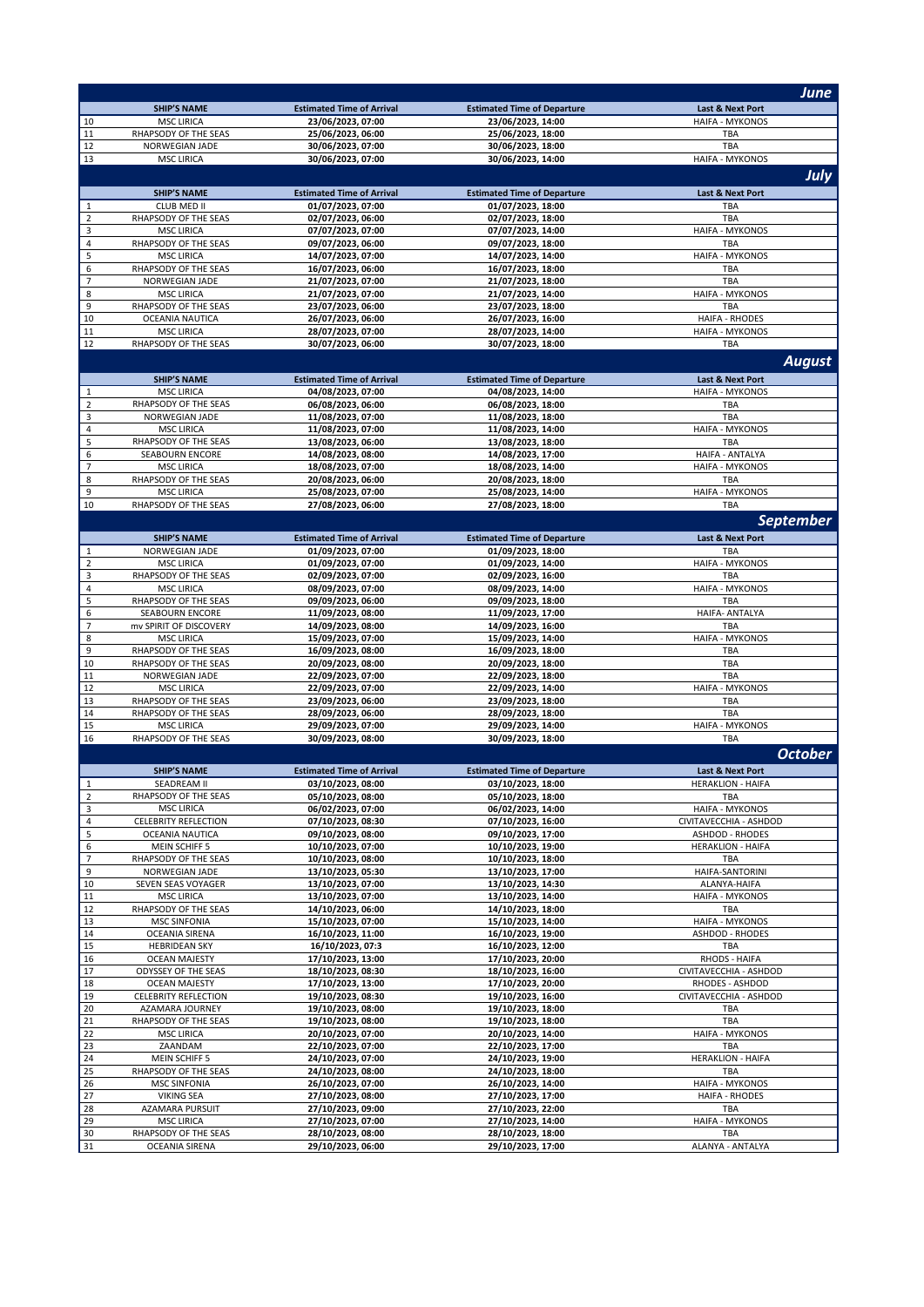|                |                             |                                  |                                    | <b>November</b>             |
|----------------|-----------------------------|----------------------------------|------------------------------------|-----------------------------|
|                | <b>SHIP'S NAME</b>          | <b>Estimated Time of Arrival</b> | <b>Estimated Time of Departure</b> | <b>Last &amp; Next Port</b> |
| 1              | <b>CELESTYAL CRYSTAL</b>    | 01/11/2023, 11:00                | 01/11/2023, 18:00                  | ASHDOD-RHODES               |
| $\overline{2}$ | RHAPSODY OF THE SEAS        | 02/11/2023, 08:00                | 02/11/2023, 18:00                  | <b>TBA</b>                  |
| 3              | <b>SEVEN SEAS NAVIGATOR</b> | 02/11/2023, 07:00                | 02/11/2023, 18:00                  | <b>ALANYA - ANTALYA</b>     |
| $\overline{4}$ | <b>MSC LIRICA</b>           | 03/11/2023, 07:00                | 03/11/2023, 14:00                  | <b>HAIFA - MYKONOS</b>      |
| 5              | AIDABLU                     | 06/11/2023, 12:00                | 06/11/2023, 20:00                  | ANTALYA - HAIFA             |
| 6              | <b>MSC SINFONIA</b>         | 06/11/2023, 07:00                | 06/11/2023, 14:00                  | <b>HAIFA - MYKONOS</b>      |
| $\overline{7}$ | CELESTYAL CRYSTAL           | 08/11/2023, 11:00                | 08/11/2023, 18:00                  | ASHDOD-RHODES               |
| 8              | AMADEA                      | 11/11/2023, 08:00                | 11/11/2023, 18:00                  | <b>TBA</b>                  |
| 9              | <b>SEVEN SEAS NAVIGATOR</b> | 14/11/2023, 09:00                | 14/11/2023, 19:00                  | RHODES-HAIFA                |
| 10             | <b>CELESTYAL CRYSTAL</b>    | 15/11/2023, 11:00                | 15/11/2023, 18:00                  | <b>ASHDOD-RHODES</b>        |
| 11             | <b>ISLAND PRINCESS</b>      | 17/11/2023, 08:00                | 17/11/2023, 17:00                  | <b>HAIFA - RHODES</b>       |
| 12             | <b>MSC SINFONIA</b>         | 17/11/2023, 07:00                | 17/11/2023, 14:00                  | <b>HAIFA - MYKONOS</b>      |
| 13             | <b>NORWEGIAN EPIC</b>       | 18/11/2023, 08:00                | 18/11/2023, 18:00                  | RHODES - ASHDOD             |
| 14             | <b>VIKING SKY</b>           | 19/11/2023, 08:00                | 19/11/2023, 17:00                  | RHODES - ASHDOD             |
| 15             | <b>VIKING VENUS</b>         | 19/11/2023, 08:00                | 19/11/2023, 17:00                  | RHODES - ASHDOD             |
| 16             | <b>VIKING NEPTUNE</b>       | 21/11/2023, 08:00                | 21/11/2023, 17:00                  | <b>TBA</b>                  |
| 17             | <b>CELESTYAL CRYSTAL</b>    | 22/11/2023, 11:00                | 22/11/2023, 18:00                  | RHODES - ASHDOD             |
| 18             | <b>NORWEGIAN EPIC</b>       | 22/11/2023, 09:00                | 22/11/2023, 17:00                  | ASHDOD-RHODES               |
| 19             | <b>COSTA VENEZIA</b>        | 23/11/2023, 11:00                | 23/11/2023, 21:00                  | <b>BODRUM - HAIFA</b>       |
| 20             | <b>VIKING SATURN</b>        | 27/11/2023, 08:00                | 27/11/2023, 17:00                  | RHODES - ASHDOD             |
| 21             | <b>MSC SINFONIA</b>         | 28/11/2023, 07:00                | 28/11/2023, 14:00                  | <b>HAIFA - MYKONOS</b>      |
| 22             | CELESTYAL CRYSTAL           | 29/11/2023, 11:00                | 29/11/2023, 18:00                  | ASHDOD-RHODES               |
|                |                             |                                  |                                    | <b>December</b>             |
|                | <b>SHIP'S NAME</b>          | <b>Estimated Time of Arrival</b> | <b>Estimated Time of Departure</b> | <b>Last &amp; Next Port</b> |
| 1              | <b>ISLAND PRINCESS</b>      | 01/12/2023, 08:00                | 01/12/2023, 17:00                  | <b>HAIFA - RHODES</b>       |
| $\sim$         | OCCASILA DIVIEDA            | $0.142$ $0.022$ $0.022$          | $0.142$ $0.022$ $0.02$             | BUORES USES                 |

|    | <b>ISLAND PRINCESS</b>   | 01/12/2023, 08:00 | 01/12/2023, 17:00 | HAIFA - RHODES         |
|----|--------------------------|-------------------|-------------------|------------------------|
|    | <b>OCEANIA RIVIERA</b>   | 03/12/2023, 09:00 | 03/12/2023, 19:00 | <b>RHODES - HAIFA</b>  |
| -3 | <b>COSTA VENEZIA</b>     | 04/12/2023, 07:00 | 04/12/2023, 21:00 | TBA                    |
|    | CELESTYAL CRYSTAL        | 06/12/2023, 11:00 | 06/12/2023, 18:00 | ASHDOD-RHODES          |
|    | <b>VIKING VENUS</b>      | 07/12/2023, 08:00 | 07/12/2023, 17:00 | <b>HAIFA - RHODES</b>  |
|    | <b>VIKING SKY</b>        | 07/12/2023, 08:00 | 07/12/2023, 17:00 | RHODES ASHDOD          |
|    | <b>MSC SINFONIA</b>      | 09/12/2023, 07:00 | 09/12/2023, 14:00 | <b>HAIFA - MYKONOS</b> |
| -8 | NORWEGIAN EPIC           | 10/12/2023, 08:00 | 10/12/2023, 18:00 | RHODES - ASHDOD        |
|    | CELESTYAL CRYSTAL        | 13/12/2023, 11:00 | 13/12/2023, 18:00 | ASHDOD-RHODES          |
| 10 | NORWEGIAN EPIC           | 14/12/2023, 09:00 | 14/12/2023, 17:00 | <b>ASHDOD - RHODES</b> |
| 11 | <b>COSTA VENEZIA</b>     | 15/12/2023, 07:00 | 15/12/2023, 21:00 | TBA                    |
| 12 | <b>VIKING SATURN</b>     | 15/12/2023, 08:00 | 15/12/2023, 17:00 | <b>HAIFA-RHODES</b>    |
| 13 | <b>MSC SINFONIA</b>      | 20/12/2023, 07:00 | 20/12/2023, 14:00 | <b>HAIFA - MYKONOS</b> |
| 14 | <b>CELESTYAL CRYSTAL</b> | 21/12/2023, 11:00 | 21/12/2023, 18:00 | ASHDOD-RHODES          |
| 15 | <b>COSTA VENEZIA</b>     | 26/12/2023, 07:00 | 26/12/2023, 21:00 | TBA                    |
| 16 | <b>MSC SINFONIA</b>      | 31/12/2023, 07:00 | 31/12/2023, 14:00 | <b>HAIFA - MYKONOS</b> |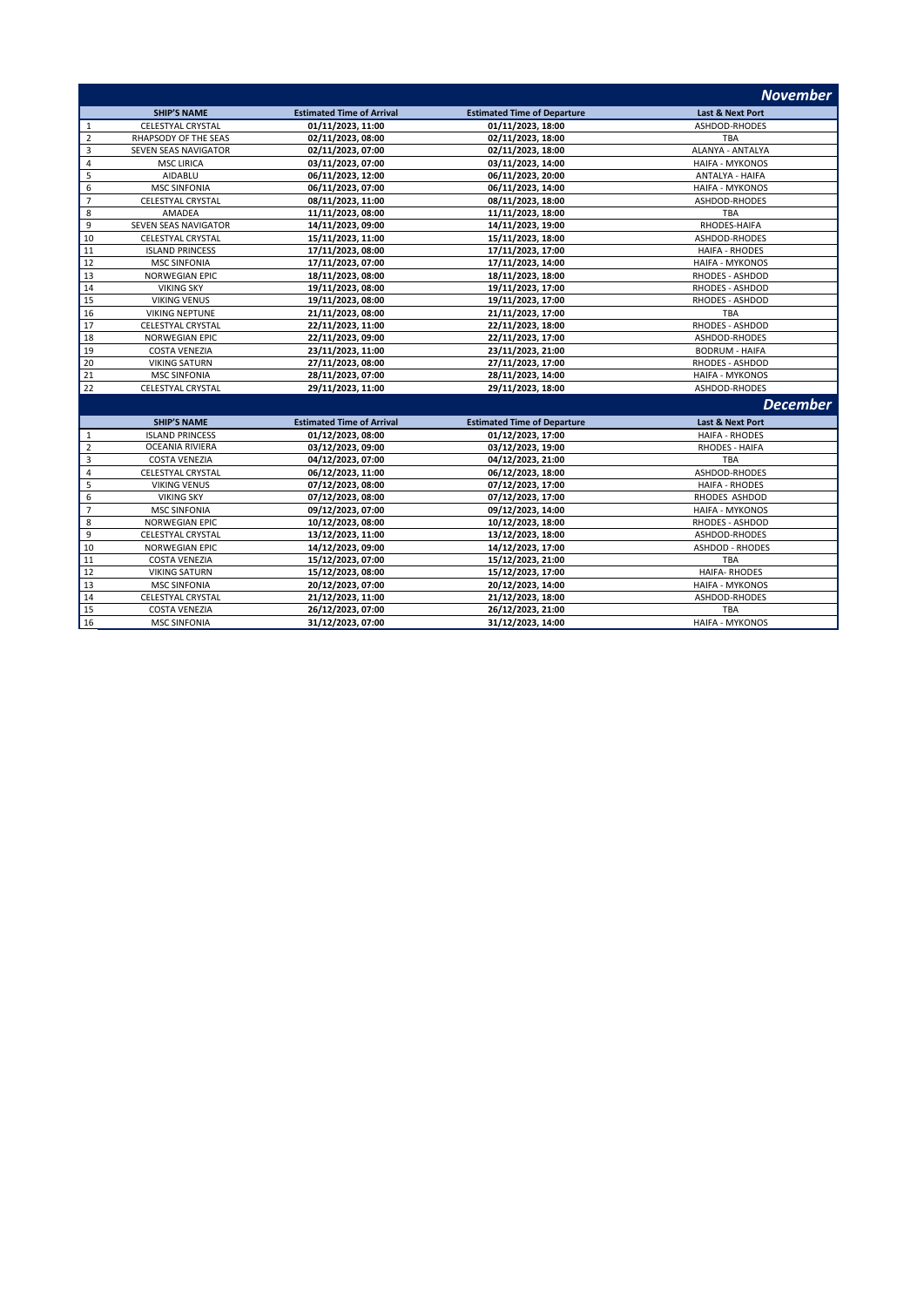## Cruise Vessels Arrivals for the year 2024

*Last updated: 30 May 2022*

*Cruise Berthing Policy Brief as per DPWL terms and conditions Item 7*

|                            |                                            |                                                       |                                                         | DP World Limassol Terms, Conditions & Tarrif Book 2022 |
|----------------------------|--------------------------------------------|-------------------------------------------------------|---------------------------------------------------------|--------------------------------------------------------|
|                            |                                            |                                                       |                                                         | January                                                |
|                            |                                            |                                                       |                                                         |                                                        |
|                            | <b>SHIP'S NAME</b>                         | <b>Estimated Time of Arrival</b>                      | <b>Estimated Time of Departure</b>                      | Last & Next Port                                       |
| $\mathbf 1$<br>$\mathbf 2$ | <b>COSTA VENEZIA</b><br><b>MSC POESIA</b>  | 06/01/2024, 07:00<br>14/01/2024, 08:00                | 06/01/2024, 21:00<br>14/01/2024, 18:00                  | TBA<br>VALETTA - HAIFA                                 |
| 3                          | <b>MSC SINFONIA</b>                        | 31/12/2023, 07:00                                     | 31/12/2023, 14:00                                       | <b>HAIFA - MYKONOS</b>                                 |
| $\pmb{4}$                  | <b>COSTA VENEZIA</b>                       | 17/01/2024, 07:00                                     | 17/01/2024, 21:00                                       | TBA                                                    |
| 5                          | <b>COSTA VENEZIA</b>                       | 28/01/2024, 07:00                                     | 28/01/2024, 21:00                                       | TBA                                                    |
|                            |                                            |                                                       |                                                         | <b>February</b>                                        |
|                            | <b>SHIP'S NAME</b>                         | <b>Estimated Time of Arrival</b>                      | <b>Estimated Time of Departure</b>                      | Last & Next Port                                       |
|                            |                                            |                                                       |                                                         |                                                        |
|                            |                                            |                                                       |                                                         | <b>March</b>                                           |
|                            |                                            |                                                       |                                                         |                                                        |
| $\mathbf 1$                | <b>SHIP'S NAME</b><br><b>COSTA VENEZIA</b> | <b>Estimated Time of Arrival</b><br>01/03/2024, 07:00 | <b>Estimated Time of Departure</b><br>01/03/2024, 21:00 | Last & Next Port<br>TBA                                |
| $\mathbf 2$                | <b>COSTA VENEZIA</b>                       | 12/03/2024, 07:00                                     | 12/03/2024, 21:00                                       | <b>TBA</b>                                             |
| 3                          | <b>NORWEGIAN EPIC</b>                      | 17/03/2024, 08:00                                     | 17/03/2024, 18:00                                       | RHODES - ASHDOD                                        |
| $\overline{\mathbf{4}}$    | NORWEGIAN EPIC                             | 21/03/2024, 09:00                                     | 21/03/2024, 18:00                                       | RHODES - ASHDOD                                        |
| 5                          | <b>COSTA VENEZIA</b>                       | 23/03/2024, 07:00                                     | 23/03/2024, 21:00                                       | <b>TBA</b>                                             |
| 6                          | AIDABLU                                    | 27/03/2024, 06:00                                     | 27/03/2024, 16:00                                       | <b>HAIFA - RHODES</b>                                  |
|                            |                                            |                                                       |                                                         | <b>April</b>                                           |
|                            | <b>SHIP'S NAME</b>                         | <b>Estimated Time of Arrival</b>                      | <b>Estimated Time of Departure</b>                      | Last & Next Port                                       |
| $\mathbf 1$                | <b>COSTA VENEZIA</b>                       | 03/04/2024, 07:00                                     | 03/04/2024, 21:00                                       | TBA                                                    |
| $\mathbf 2$                | <b>MSC OPERA</b>                           | 07/04/2024, 07:00                                     | 07/04/2024, 14:00                                       | <b>HAIFA - MYKONOS</b>                                 |
| $\mathsf 3$                | <b>COSTA VENEZIA</b>                       | 14/04/2024, 07:00                                     | 14/04/2024, 21:00                                       | TBA                                                    |
| $\overline{\mathbf{4}}$    | SEVEN SEAS MARINER                         | 23/04/2024, 06:00                                     | 23/04/2024, 01:00                                       | <b>HAIFA-RHODES</b>                                    |
| 5                          | AIDAMIRA                                   | 28/04/2024, 07:00                                     | 28/04/2024, 19:30                                       | <b>HERAKLION - HAIFA</b>                               |
| 6                          | ms HAMBURG                                 | 29/04/2024, 08:00                                     | 29/04/2024, 13:30                                       | TBA                                                    |
|                            |                                            |                                                       |                                                         | <b>May</b>                                             |
|                            | <b>SHIP'S NAME</b>                         | <b>Estimated Time of Arrival</b>                      | <b>Estimated Time of Departure</b>                      | <b>Last &amp; Next Port</b>                            |
| $\mathbf{1}$               | ms EUROPA                                  | 05/05/2024, 07:00                                     | 05/05/2024, 20:00                                       | PORT SAID - HAIFA                                      |
| $\overline{2}$             | SEVEN SEAS NAVIGATOR                       | 11/05/2024, 07:00                                     | 11/05/2024, 16:00                                       | <b>HAIFA-RHODES</b>                                    |
| $\mathsf 3$                | AIDAMIRA                                   | 12/05/2024, 07:00                                     | 12/05/2024, 19:30                                       | <b>HERAKLION - HAIFA</b>                               |
| $\overline{4}$             | SERENADE OF THE SEAS                       | 25/05/2024, 08:00                                     | 25/05/2024, 18:00                                       |                                                        |
| 5                          | AIDAMIRA                                   | 26/05/2024, 07:00                                     | 26/05/2024, 19:30                                       | <b>HERAKLION - HAIFA</b>                               |
| 6                          | <b>VISTA</b>                               | 29/05/2024, 07:00                                     | 29/05/2024, 17:00                                       | RHODES - ASHDOD                                        |
|                            |                                            |                                                       |                                                         | <b>June</b>                                            |
|                            | <b>SHIP'S NAME</b>                         | <b>Estimated Time of Arrival</b>                      | <b>Estimated Time of Departure</b>                      | Last & Next Port                                       |
| 1                          | RIVIERA                                    | 01/06/2024, 07:00                                     | 01/06/2024, 17:00                                       | <b>ASHDOD - RHODES</b>                                 |
| $\mathbf 2$                | SEVEN SEAS GRANDEUR                        | 05/06/2024, 07:00                                     | 05/06/2024, 18:00                                       | HAIFA-ALANYA                                           |
| 3                          | AIDAMIRA                                   | 09/06/2024, 07:00                                     | 09/06/2024, 19:30                                       | <b>HERAKLION - HAIFA</b>                               |
| $\pmb{4}$                  | SEVEN SEAS GRANDEUR                        | 17/06/2024, 09:00                                     | 17/06/2024, 18:00                                       | RHODES-ALANYA                                          |
| 5                          | <b>AIDAMIRA</b>                            | 23/06/2024, 07:00                                     | 23/06/2024, 19:30                                       | <b>HERAKLION - HAIFA</b>                               |
|                            |                                            |                                                       |                                                         | July                                                   |
|                            | <b>SHIP'S NAME</b>                         | <b>Estimated Time of Arrival</b>                      | <b>Estimated Time of Departure</b>                      | Last & Next Port                                       |
| 1                          | AIDAMIRA                                   | 07/07/2024, 07:00                                     | 07/07/2024, 19:30                                       | <b>HERAKLION - HAIFA</b>                               |
| $\overline{2}$             | AIDAMIRA                                   | 21/07/2024, 07:00                                     | 21/07/2024, 19:30                                       | <b>HERAKLION - HAIFA</b>                               |
| $\overline{\mathbf{3}}$    | <b>VISTA</b>                               | 28/07/2024, 07:00                                     | 28/07/2024, 17:00                                       | ANTALYA - MARMARIS                                     |
|                            |                                            |                                                       |                                                         | <b>August</b>                                          |
|                            | <b>SHIP'S NAME</b>                         | <b>Estimated Time of Arrival</b>                      | <b>Estimated Time of Departure</b>                      | Last & Next Port                                       |
|                            | AIDAMIRA                                   | 04/08/2024, 07:00                                     | 04/08/2024, 19:30                                       | <b>HERAKLION - HAIFA</b>                               |
| $\overline{2}$             | AIDAMIRA                                   | 18/08/2024, 07:00                                     | 18/08/2024, 19:30                                       | <b>HERAKLION - HAIFA</b>                               |
| $\overline{\mathbf{3}}$    | SEVEN SEAS VOYAGER                         | 25/08/2024, 07:00                                     | 25/08/2024, 17:00                                       | TBA                                                    |
|                            |                                            |                                                       |                                                         | <b>September</b>                                       |
|                            | <b>SHIP'S NAME</b>                         | <b>Estimated Time of Arrival</b>                      | <b>Estimated Time of Departure</b>                      | Last & Next Port                                       |
| $\mathbf 1$                | <b>AIDAMIRA</b>                            | 01/09/2024, 07:00                                     | 01/09/2024, 19:30                                       | <b>HERAKLION - HAIFA</b>                               |
| $\mathbf 2$                | AIDAMIRA                                   | 15/09/2024, 07:00                                     | 15/09/2024, 19:30                                       | <b>HERAKLION - HAIFA</b>                               |
| $\overline{\mathbf{3}}$    | AIDAMIRA                                   | 29/09/2024, 07:00                                     | 29/09/2024, 19:30                                       | <b>HERAKLION - HAIFA</b>                               |
|                            |                                            |                                                       |                                                         | <b>October</b>                                         |
|                            |                                            |                                                       |                                                         | Last & Next Port                                       |
|                            | <b>SHIP'S NAME</b><br><b>MARINA</b>        | <b>Estimated Time of Arrival</b><br>06/10/2024, 10:00 | <b>Estimated Time of Departure</b><br>06/10/2024, 18:00 | <b>HERAKLION - ASHDOD</b>                              |
| 1<br>$\overline{2}$        | <b>AIDAMIRA</b>                            | 13/10/2024, 07:00                                     | 13/10/2024, 19:30                                       | <b>HERAKLION - HAIFA</b>                               |
| 3                          | SEVEN SEAS NAVIGATOR                       | 20/10/2024, 06:00                                     | 20/10/2024, 17:00                                       | ALANYA - ASHDOD                                        |
| $\pmb{4}$                  | SEVEN SEAS NAVIGATOR                       | 24/10/2024, 08:00                                     | 24/10/2024, 18:00                                       | HAIFA - ANTALYA                                        |
| 5                          | <b>VISTA</b>                               | 25/10/2024, 07:00                                     | 25/10/2024, 17:00                                       | ANTALYA - MARMARIS                                     |
| 6                          | SEVEN SEAS NAVIGATOR                       | 25/10/2024, 08:30                                     | 25/10/2024, 17:30                                       | <b>ASHDOD - RHODES</b>                                 |
| $\overline{7}$             | NORWEGIAN EPIC                             | 27/10/2024, 08:00                                     | 27/10/2024, 18:00                                       | RHODES - ASHDOD                                        |
| 8                          | AIDAMIRA                                   | 27/10/2024, 07:00                                     | 27/10/2024, 19:30                                       | <b>HERAKLION - HAIFA</b>                               |
| 9                          | NORWEGIAN EPIC                             | 31/10/2024, 09:00                                     | 31/10/2024, 17:00                                       | <b>ASHDOD - RHODES</b>                                 |
|                            |                                            |                                                       |                                                         | <b>November</b>                                        |
|                            | <b>SHIP'S NAME</b>                         | <b>Estimated Time of Arrival</b>                      | <b>Estimated Time of Departure</b>                      | Last & Next Port                                       |
| $\mathbf{1}$               | <b>VISTA</b>                               | 06/11/2024, 07:00                                     | 06/11/2024, 17:00                                       | <b>HAIFA - RHODES</b>                                  |
| $\sqrt{2}$                 | RIVIERA                                    | 26/11/2024, 07:00                                     | 26/11/2024, 17:00                                       | <b>INSTANBUL - HAIFA</b>                               |
| $\mathsf 3$                | <b>COSTA VENEZIA</b>                       | 28/11/2024, 11:00                                     | 28/11/2024, 21:00                                       | <b>BODRUM - HAIFA</b>                                  |